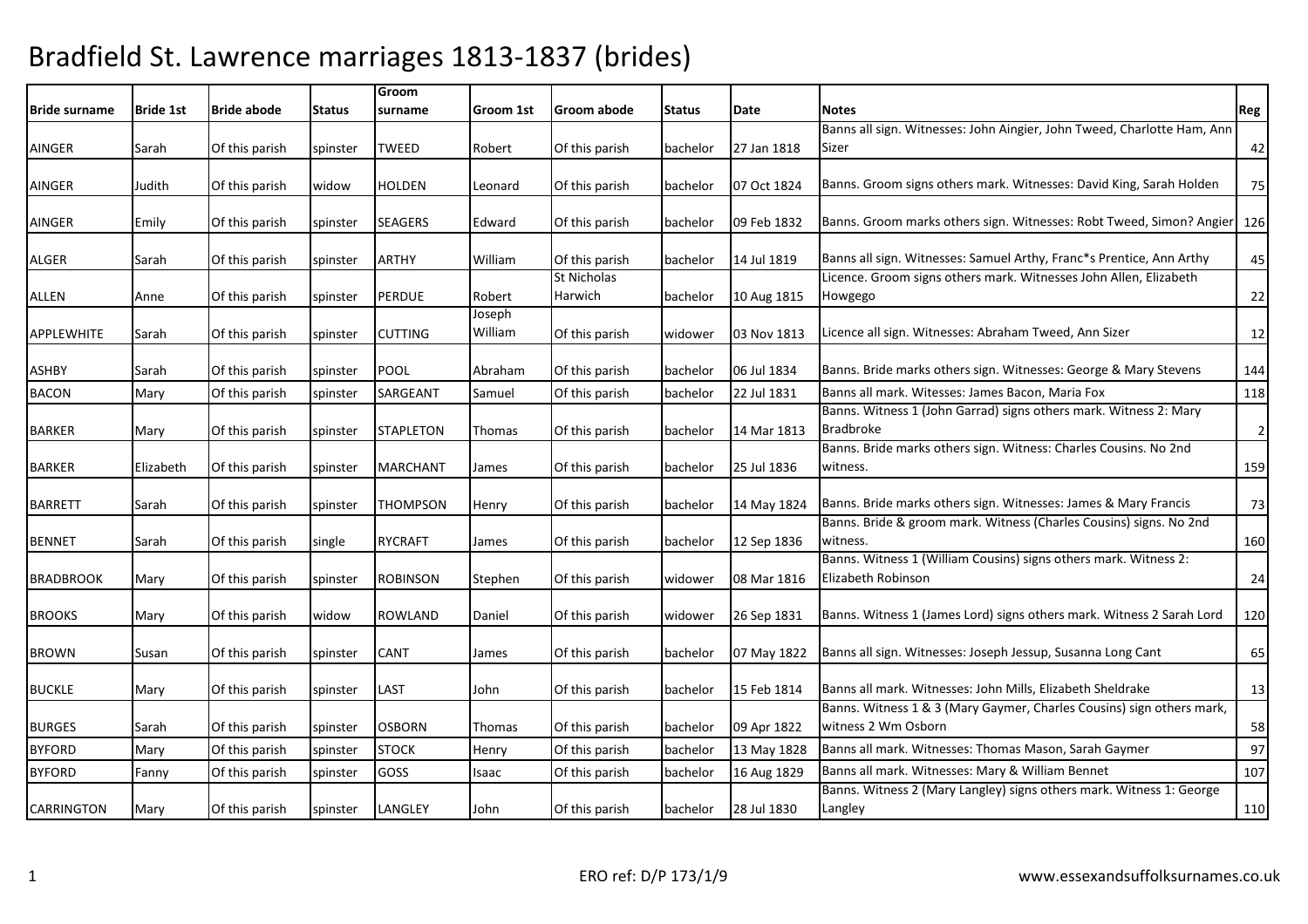| <b>Bride surname</b> | <b>Bride 1st</b> | <b>Bride abode</b> | <b>Status</b> | Groom<br>surname | Groom 1st | Groom abode    | <b>Status</b> | Date        | <b>Notes</b>                                                                      | Reg |
|----------------------|------------------|--------------------|---------------|------------------|-----------|----------------|---------------|-------------|-----------------------------------------------------------------------------------|-----|
|                      | Ann<br>Jemmima   |                    |               |                  |           |                |               |             |                                                                                   |     |
| <b>CARRINGTON</b>    | Kerridge         | Of this parish     | spinster      | <b>HATHWAY</b>   | Edward    | Of this parish | bachelor      | 10 Apr 1833 | Banns. Witness 2 (Maria Fox) marks others sign. Witness 1: C J Ray                | 134 |
|                      |                  |                    |               |                  |           |                |               |             | Banns. Witness 1 (John Gooch) signs others mark. Witness 2: ?                     |     |
| <b>CARRINGTON</b>    | Ann              | Of this parish     | spinster      | <b>GOOCH</b>     | Robert    | Of this parish | widower       | 14 Jul 1833 | Carrington                                                                        | 137 |
| <b>CHAPLIN</b>       | Sarah            | Of this parish     | spinster      | <b>FRANCIS</b>   | John      | Of this parish | widower       | 06 Feb 1829 | Banns. Groom & Wit.1 (James Francis) sign others mark, Emma Downes                | 104 |
| <b>CLARK</b>         | Lucy             | <b>Gt Bentley</b>  | spinster      | <b>BROWN</b>     | Thomas    | Of this parish | bachelor      | 24 Oct 1816 | Licence all sign. Witnesses: John & Charlotte Scott                               | 32  |
| <b>CLARK</b>         | Martha           | Of this parish     | widow         | <b>GOOCH</b>     | John      | Of this parish | bachelor      | 24 Feb 1832 | Banns. Witness 1 (James Mills) marks others sign, Susanna Gooch                   | 127 |
|                      |                  |                    |               |                  |           |                |               |             | Note attached to page 15. Banns. Bride marks others sign. Witnesses:              |     |
| <b>COCKREL ?</b>     | Ann              | Of this parish     |               | PEGGS            | George    | Mistley        | bachelor      | 02 Aug 1822 | William Wymark, Charles Ward                                                      | 166 |
| <b>COLE</b>          | Elizabeth        | Of this parish     | spinster      | LOTT             | James     | Of this parish | bachelor      | 11 Apr 1826 | Banns all mark. Witnesses: Thomas Simons, Mary Lott                               | 84  |
|                      |                  |                    |               |                  |           |                |               |             | Banns. Bride marks others sign. Witnesses: Charles Ward, William                  |     |
| CORNELL              | Anne             | Of this parish     | spinster      | <b>PEGGS</b>     | George    | Mistley        | bachelor      | 02 Aug 1822 | Wymark, John Harsant                                                              | 67  |
| CRACKNELL            | Mary             | Of this parish     | spinster      | <b>SMITH</b>     | William   | Of this parish | bachelor      | 14 Jan 1831 | Banns. Witness 2 (Mary Smith) marks others sign. Witness 1: William<br>Wendham    | 114 |
| <b>CUTTING</b>       | Mary             | Of this parish     | spinster      | <b>HARRIS</b>    | Harman    | Wicks          | bachelor      | 02 Jun 1831 | Licence all sign. Witnesses: Sarah Cutting, Joseph Cutting Harris, Chas<br>Pudney | 117 |
| <b>DALE</b>          | Emma             | Of this parish     | spinster      | <b>CUTTING</b>   | Sydney    | Of this parish | bachelor      | 29 Mar 1816 | Banns all sign. Witnesses: William Gooch, Harriet Dale                            | 25  |
| DANIELL              | Maria            | Of this parish     | spinster      | <b>STARLING</b>  | Robert    | Wix            | bachelor      | 06 Jan 1829 | Banns all sign. Witnesses: John Starling, Susannah Harris                         | 103 |
| DANIELL              | Salome           | Of this parish     | spinster      | <b>DALDY</b>     | Thomas    | Of this parish | bachelor      | 26 Mar 1830 | Banns all sign. Witnesses: Robert Starling, Susannah Harriss                      | 108 |
| <b>DOUBLE</b>        | Elizabeth        | Of this parish     | spinster      | <b>LAMBERT</b>   | Francis   | Wrabness       | bachelor      | 23 Oct 1816 | Banns all mark. Witnesses: James Lambert, Mary Ann Joselyn                        | 31  |
| <b>DUNCAN</b>        | Mary             | Mistley            | spinster      | AINGER           | John      | Of this parish | bachelor      | 06 Oct 1830 | Banns. Bride marks others sign. Witnesses: Charles Clapson, Emily Angier 112      |     |
| <b>DUNNINGHAM</b>    | Mary             | Of this parish     | spinster      | <b>GOUGE</b>     | Robert    | Of this parish | bachelor      | 17 Sep 1816 | Banns. Bride signs others mark. Witnesses: Shadrac Gould, Susanna<br>Lucas        | 26  |
| EADE                 | Susanna          | Of this parish     | spinster      | <b>YELL</b>      | Thomas    | Manningtree    | bachelor      | 24 Dec 1830 | Banns all sign. Witnesses: Esther Hunnibell, William Eade                         | 113 |
| <b>FOX</b>           | Amelia           | Of this parish     | spinster      | <b>CUTTING</b>   | Thomas    | Of this parish | bachelor      | 31 Mar 1815 | Banns all mark. Witnesses: Jonathan Porter, Anne Cutting                          | 19  |
| <b>FOX</b>           | Rebecca          | Of this parish     | spinster      | SAUNDERS         | William   | Of this parish | bachelor      | 19 Oct 1816 | Banns all mark. Witnesses: Elizabeth & Samuel Fox                                 | 28  |
| <b>FOX</b>           | Elizabeth        | Of this parish     | spinster      | <b>ROUS</b>      | Robert    | Of this parish | bachelor      | 24 Oct 1817 | Banns. Witness 2 (Charles Cousins) signs others mark. Witness 1: John<br>Moseley  | 38  |
| <b>FOX</b>           | Lucy             | Of this parish     | spinster      | CRACKNELL        | James     | Of this parish | bachelor      | 04 Aug 1833 | Banns all mark. Witnesses: William Cracknell, Lizzy Fox                           | 138 |
|                      |                  |                    |               |                  |           |                |               |             |                                                                                   |     |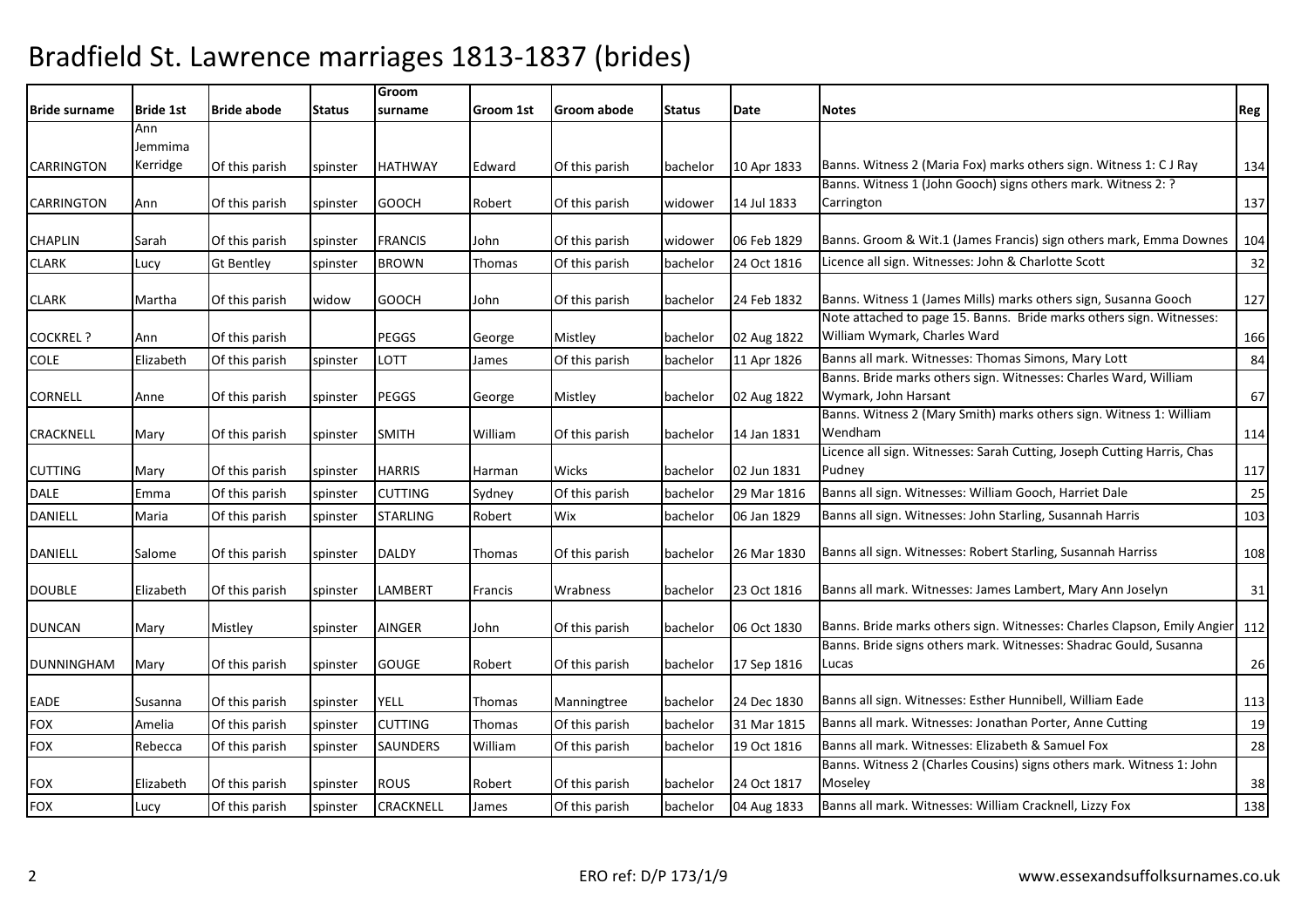| <b>IBride surname</b> | <b>Bride 1st</b> | <b>Bride abode</b> | <b>Status</b> | Groom<br>surname | Groom 1st | Groom abode                | <b>Status</b> | Date        | <b>Notes</b>                                                                                        | Reg |
|-----------------------|------------------|--------------------|---------------|------------------|-----------|----------------------------|---------------|-------------|-----------------------------------------------------------------------------------------------------|-----|
|                       |                  |                    |               |                  |           |                            |               |             | Banns. Bride marks others sign. Witnesses: Sarah Pepper, Charles                                    |     |
| <b>FOX</b>            | Maria            | Of this parish     | spinster      | WARD             | William   | Of this parish             | bachelor      | 12 Oct 1833 | Cousins                                                                                             | 140 |
|                       |                  |                    |               |                  |           |                            |               |             | Banns. Bride signs others mark. Witnesses: Thomas & Elizabeth Lott,                                 |     |
| <b>FROSTICK</b>       | Sarah            | Of this parish     | spinster      | LOTT             | James     | Of this parish             | bachelor      | 16 Oct 1818 | <b>Charles Cousins</b>                                                                              | 43  |
| <b>FROSTICK</b>       | Elizabeth        | Of this parish     | spinster      | TORSBALL         | Samuel    | Of this parish             | bachelor      | 10 Jun 1825 | Banns all sign. Witnesses: Mary Thompson, Thomas Frostick                                           | 79  |
| <b>GARRETT</b>        | Charlotte        | Of this parish     | spinster      | <b>SCRIVENER</b> | Robert    | Of this parish             | bachelor      | 16 Jan 1818 | Licence all sign. Witnesses: Anthony Vince, Charles Cousins                                         | 41  |
| <b>GAYMER</b>         | Hannah           | Of this parish     | spinster      | <b>POLLEY</b>    | Jacob     | Of this parish             | bachelor      | 09 Apr 1822 | Banns. Witness 2 & 3 (Mary Gaymer, Charles Cousins) sign others mark.<br>Witness 1: Benjamin Polley | 59  |
| <b>GAYMER</b>         | Sarah            | Of this parish     |               | <b>SCOWEN</b>    | William   | Wix                        | bachelor      | 23 Apr 1824 | Banns. Bride signs others mark. Witnesses: Waren Biggs, Mary Ward                                   | 72  |
| <b>GAYMER</b>         | Sarah            | Of this parish     | spinster      | <b>MASON</b>     | William   | Of this parish             | bachelor      | 25 Feb 1831 | Banns all mark except witness 3 (Charles Cousins). Witnesses: Thomas<br>Mason, Maria Fox            | 115 |
| <b>GOOCH</b>          | Sarah            | Of this parish     | spinster      | <b>JENNINGS</b>  | William   | Of this parish             | bachelor      | 07 Oct 1831 | Banns all mark. Witnesses: Susan & Robert Sawyer                                                    | 121 |
| <b>GOOCH</b>          | Susannah         | Of this parish     | spinster      | <b>RUMBARD</b>   | John      | Of this parish             | bachelor      | 12 Jun 1832 | Banns. Bride & Wit.1 (John Gooch) sign others mark. Witness 2: Ann<br>Rambard                       | 129 |
| <b>GOOLDE</b>         | Sarah            | Of this parish     | spinster      | <b>REASON</b>    | William   | Dedham                     | bachelor      | 11 Oct 1828 | Banns all mark. Witnesses: John Fox, Mahala Goolde                                                  | 100 |
| <b>GOSLING</b>        | Elisa            | Of this parish     | spinster      | <b>AINGER</b>    | John      | Mistley                    | bachelor      | 25 Jan 1835 | Banns. Witness (Meshack Gould) signs bride & groom mark. No 2nd<br>witness.                         | 146 |
| GOSS                  | Sarah            |                    | spinster      | <b>GOSLING</b>   | John      | Of this parish             | widower       | 10 Sep 1813 | Banns. Bride & groom mark others sign. Witnesses: R. & Mary Goss                                    | 8   |
| GOSS                  | Eliza            | Of this parish     | spinster      | <b>BYFORD</b>    | Charles   | Of this parish             | bachelor      | 21 Apr 1831 | Banns all mark. Witnesses: Henry & Mary Stock                                                       | 116 |
| GOSS                  | Eliza            | Of this parish     | spinster      | <b>BLOMFIELD</b> | Henry     | <b>Bramford</b><br>Suffolk | bachelor      | 12 Jul 1833 | Banns. Witness 1 (Thomas Taylor) marks others sign. Witness 2: Jemima<br>Goss                       | 136 |
| GOSS                  | Jemima           | Of this parish     | spinster      | <b>BOLTON</b>    | Thomas    | Of this parish             | bachelor      | 13 Feb 1835 | Banns all three sign. Witness: William Durrant. No 2nd witness.                                     | 147 |
| GOULD                 | Ann              | Of this parish     | spinster      | <b>GOSLING</b>   | William   | Of this parish             | bachelor      | 24 Jul 1815 | Banns. Witness 1 (William Gould) signs others mark. Witnesses 2: Sarah<br>Gould                     | 21  |
|                       |                  |                    |               |                  |           |                            |               |             | Banns. Witness 1 & 3 (Jacob Frost, Charles Cousins) sign others mark.                               |     |
| GOULD                 | Sarah            | Of this parish     | spinster      | <b>POULTER ?</b> | Robert    | Mistley                    |               | 24 Dec 1821 | Witness 2: Lyddy Gould<br>Banns. Bride & groom mark others sign. Witnesses: Maria Fox,              | 56  |
| GOULD                 | Mary             | Of this parish     | spinster      | <b>ALLESON</b>   | Samuel    | Of this parish             | bachelor      | 23 Jan 1827 | Abednego Gould                                                                                      | 90  |
| GOULD                 | Mahalah          | Of this parish     | spinster      | <b>OFFORD</b>    | John      | Of this parish             | bachelor      | 21 Oct 1831 | Banns all mark. Witnesses: Abraham Offord, Lucy Fox                                                 | 122 |
| GOULD                 | Mary Ann         | Of this parish     | spinster      | <b>SPARROW</b>   | Joseph    | Of this parish             | widower       | 03 Mar 1835 | Licence. Groom & Wit.1 sign others mark. Witnesses: Charles Cousins,<br>Shadrach Gould              | 149 |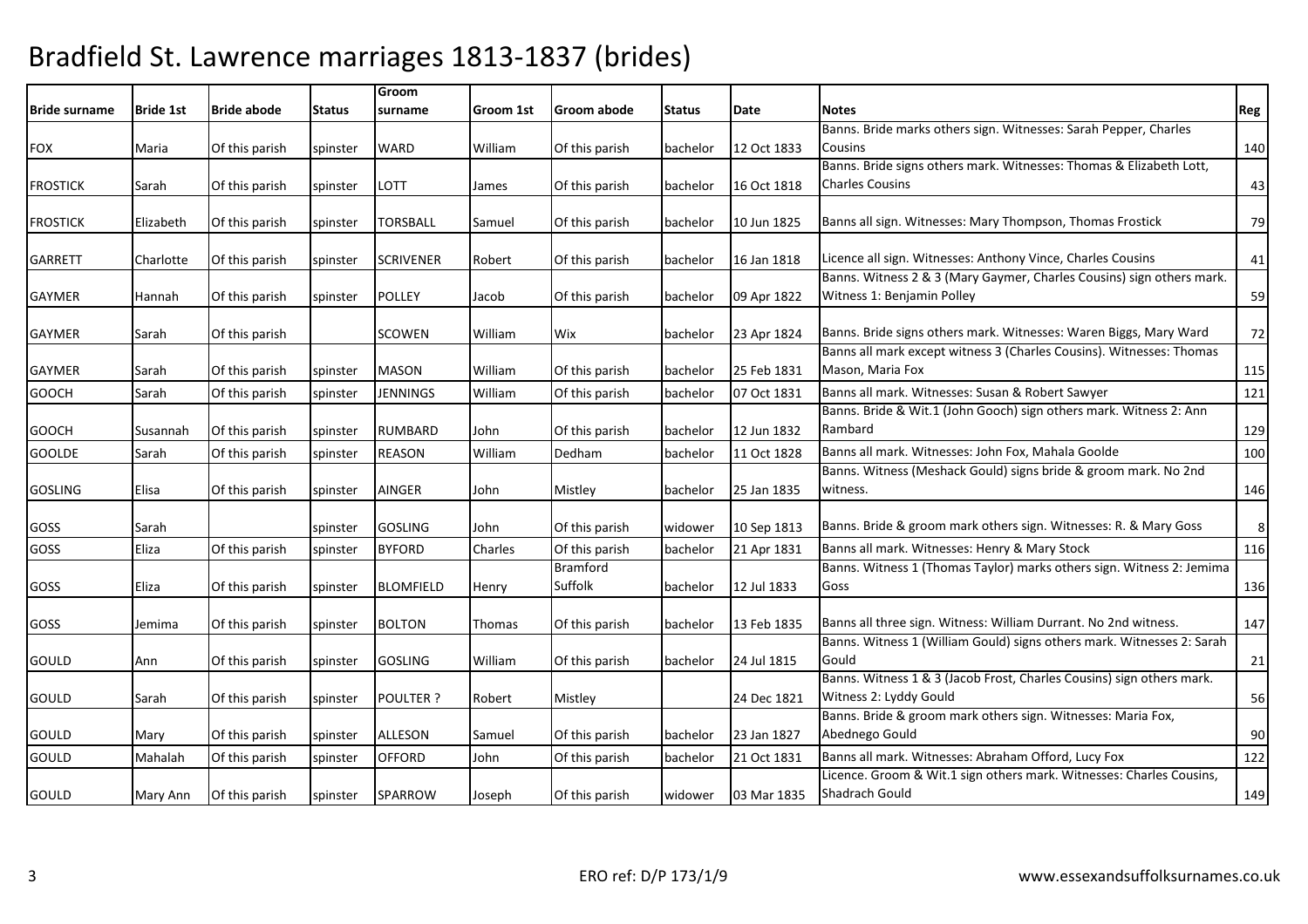| <b>Bride surname</b> | <b>Bride 1st</b> | <b>Bride abode</b> | Status   | Groom<br>surname | Groom 1st  | <b>Groom abode</b>   | <b>Status</b> | Date        | <b>Notes</b>                                                             | Reg |
|----------------------|------------------|--------------------|----------|------------------|------------|----------------------|---------------|-------------|--------------------------------------------------------------------------|-----|
|                      |                  |                    |          |                  | Henry      | St Cuthbert          |               |             |                                                                          |     |
| <b>HARDY</b>         | Maria            | Of this parish     | spinster | <b>BAILEY</b>    | Woodruffe  | Thetford             | bachelor      | 04 Mar 1813 | Licence all sign. E Bailey, Robt Hardy jnr                               | 1   |
| <b>HARSANT</b>       | Harriet          | Of this parish     | spinster | RUDLAND          | Joseph     | Wix                  | bachelor      | 23 Oct 1835 | Banns all sign. Witnesses: John Smith, Mary Rudland                      | 156 |
| <b>HARSENT</b>       | Elizabeth        | Of this parish     |          | <b>COCKRELL</b>  | John Roffe | Of this parish       |               | 06 May 1817 | Banns all sign. Witnesses: Jacob Frost, Elizabeth Cockrell               | 36  |
|                      |                  |                    |          |                  |            |                      |               |             | Banns all sign except witness 1. Witnesses: Abraham Turner, Chas         |     |
| <b>HART</b>          | Ann              | Of this parish     | spinster | <b>SARLARS</b>   | Robert     | Of this parish       | bachelor      | 13 Jul 1823 | Cousins                                                                  | 71  |
|                      |                  |                    |          |                  |            |                      |               |             | Banns. Witness 2 (Charles Cousins) signs others mark. Witness 1: Isaac   |     |
| <b>HARWOOD</b>       | Mary             | Of this parish     | spinster | <b>MORSLEY</b>   | James      | Mistley              | bachelor      | 13 Apr 1822 | Johnson                                                                  | 62  |
|                      |                  |                    |          |                  |            |                      |               |             | Banns. Witness 2 (Charles Cousins) signs others mark. Witness 1: Wm      |     |
| <b>HATT</b>          | Lizzy            | Of this parish     | spinster | <b>WINNEY</b>    | Abraham    | Of this parish       | bachelor      | 10 Apr 1822 | Garnet                                                                   | 60  |
|                      |                  |                    |          |                  |            |                      |               |             | Banns. Witnesses 1, 2 & 3 (Abraham Smith, Lucy Haywood, Charles          |     |
|                      |                  |                    |          |                  |            |                      |               |             | Cousins) sign, bride, groom & witnesses 4 & 5 (James Smith, Mary King)   |     |
| <b>HAWOOD</b>        | Elizabeth        | Of this parish     | spinster | <b>SMITH</b>     | William    | Of this parish       | bachelor      | 07 Nov 1817 | mark.<br>Banns. Bride & groom sign, witnesses mark. Witnesses: Joshua?   | 39  |
|                      |                  |                    |          |                  |            |                      |               | 08 Nov 1816 | Marcham, Sarah King                                                      |     |
| <b>HOLDEN</b>        | Ann              | Of this parish     | spinster | <b>CULPECK</b>   | William    | Of this parish       | bachelor      |             |                                                                          | 34  |
| <b>HOLDEN</b>        | Sarah            | Of this parish     | spinster | <b>FISHER</b>    | Abraham    | Of this parish       | bachelor      | 22 Oct 1828 | Banns. Bride marks others sign. Witnesses: James Fisher, Eliza Ellington | 101 |
| <b>HOLT</b>          | Elizabeth        | Of this parish     | spinster | <b>BUNN</b>      | Edmund     | <b>Gt Maplestead</b> | bachelor      | 09 Nov 1826 | Licence all sign. Witnesses: Caroline [H_]* Peacock, Daniel Holt         | 87  |
|                      |                  |                    |          |                  |            |                      |               |             | Banns. Witness 1 & 2 (May Salmon, Charles Cousins) sign, others mark.    |     |
| <b>HOWARD</b>        | Sarah            | Of this parish     | spinster | <b>DUBBLE</b>    | Joseph     | Of this parish       | bachelor      | 25 Oct 1821 | Witness 3: Henry Howard                                                  | 55  |
|                      |                  |                    |          |                  |            |                      |               |             | Banns. Witness 2 & 3 (William Taylor, Charles Cousins) signs other mark. |     |
| <b>HOWLETT</b>       | Isabella         | Of this parish     | spinster | <b>THOMPSON</b>  | William    | Mistley              | bachelor      | 24 Oct 1820 | Witness 1: John Thompson                                                 | 51  |
| <b>HOWLETT</b>       | Hannah           | Of this parish     | spinster | <b>NEWSTEAD</b>  | William    | Of this parish       | bachelor      | 31 Jan 1826 | Banns all mark. Witnesses: Thomas Toasbell, Mary Lott                    | 83  |
| <b>JOHNSON</b>       | Sarah            | Of this parish     | spinster | <b>MASON</b>     | James      | Mistley              | bachelor      | 27 Sep 1825 | Banns all mark. Witnesses: Isaac Johnson, Betsy Garrard                  | 81  |
|                      |                  |                    |          |                  |            |                      |               |             |                                                                          |     |
| <b>KERRIDGE</b>      | Eliza            | Of this parish     | single   | <b>BYFORD</b>    | John       | Of this parish       | bachelor      | 25 Jan 1837 | Banns. Bride & groom mark witness (Charles Cousins) signs                | 163 |
| <b>KING</b>          | Mary             | Of this parish     | spinster | <b>GOOLD</b>     | John       | Of this parish       | bachelor      | 26 Jul 1813 | Banns all sign. Witnesses: William Daniel, Mary Russell                  | 6   |
|                      |                  |                    |          |                  |            |                      |               |             | Banns. Groom & Wit.1 (David King) sign others mark. Witnesses: Sarah     |     |
| KING                 | Marianne         | Of this parish     | spinster | GOSS             | Joseph     | Of this parish       | bachelor      | 03 Jun 1814 | lFenn                                                                    | 14  |
|                      |                  |                    |          |                  |            |                      |               |             | Banns. Witness 1 (George King) signs others mark. Witness 2: Susan       |     |
| KING                 | Sarah            | Of this parish     | spinster | <b>SIBBON</b>    | John       | Of this parish       | bachelor      | 19 Feb 1822 | Norman                                                                   | 57  |
| KING                 | Mary             | Of this parish     | spinster | <b>HAMMOND</b>   | Charles    | Of this parish       | bachelor      | 01 Dec 1826 | Banns all mark. Witnesses: John & Susan King                             | 89  |
|                      |                  |                    |          |                  |            |                      |               |             | Banns. Bride & groom mark others sign. Witnesses: Eliza King, Charles    |     |
| <b>KING</b>          | Susannah         | Of this parish     | spinster | TOVEL            | John       | Of this parish       | bachelor      | 25 Oct 1833 | Cousins                                                                  | 141 |
| <b>KING</b>          | Eliza            | Of this parish     | spinster | SAWYER           | Thomas     | Of this parish       | bachelor      | 27 Jul 1834 | Banns all mark. Witnesses: William & Mary Bennet                         | 145 |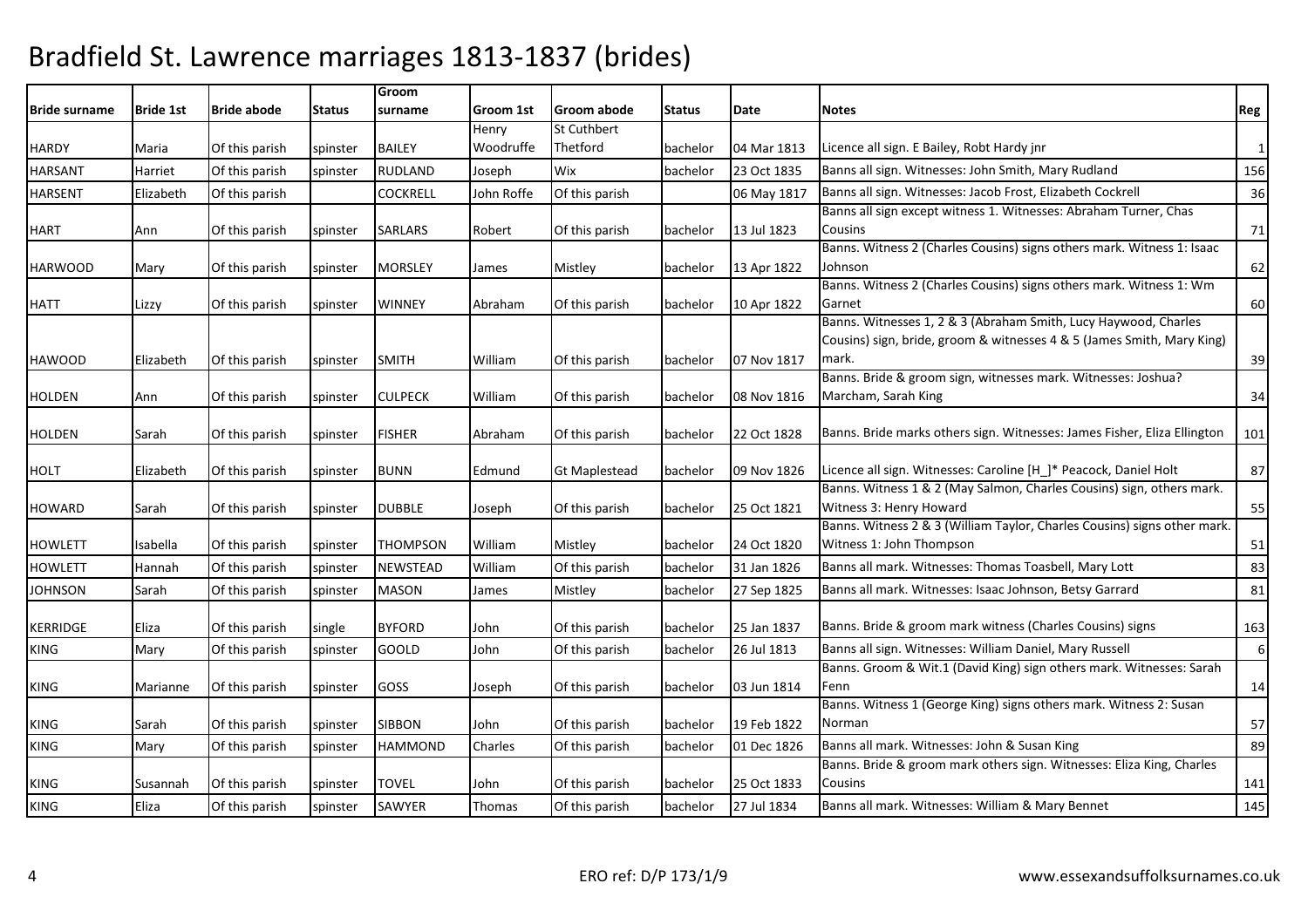| <b>IBride surname</b> | <b>Bride 1st</b> | <b>Bride abode</b> | Status   | Groom<br>surname  | Groom 1st | Groom abode                         | <b>Status</b> | Date        | <b>Notes</b>                                                                                                                     | Reg |
|-----------------------|------------------|--------------------|----------|-------------------|-----------|-------------------------------------|---------------|-------------|----------------------------------------------------------------------------------------------------------------------------------|-----|
| LLOYD                 | Mary Ann         | Of this parish     | spinster | <b>SHIP</b>       | David     | Of this parish                      | bachelor      | 30 Aug 1833 | Bride marks others sign. Witness: Charles Cousins. No 2nd witness.                                                               | 139 |
| LORD                  | Mary             | Of this parish     | spinster | <b>GRIGG</b>      | Robert    | Mistley                             | bachelor      | 24 Jul 1822 | Banns all sign. Witnesses: Shadrach Calver, Elizabeth & Ann Lord                                                                 | 66  |
| LORD                  | Elizabeth        | Of this parish     | spinster | <b>POLLEY</b>     | Benjamin  | Of this parish                      | bachelor      | 05 Nov 1824 | Banns. Bride & Wit.1 (James Lord) sign others mark. Witness 2: Sarah<br>Lord                                                     | 77  |
| LOTT                  | Elizabeth        | Of this parish     | spinster | <b>NUNN</b>       | George    | Of this parish                      | bachelor      | 29 Oct 1819 | Banns. Bride & groom mark others sign. Witnesses: William Lott,<br>Catherine Pryor, Charles Cousins                              | 46  |
| LOTT                  | Maria            | Of this parish     | spinster | <b>MUNNINGS</b>   | Nathaniel | <b>Brantham</b><br>Suffolk          | bachelor      | 15 Nov 1825 | Licence. Bride & groom mark others sign. Witnesses: J W Cutting, Wm<br>Thorn                                                     | 82  |
| LOTT                  | Mary             | Of this parish     | spinster | <b>POTTER</b>     | Thomas    | Of this parish                      | bachelor      | 20 Nov 1826 | Banns all mark. Witnesses: James & Elizabeth Lott                                                                                | 88  |
| LOWNDS                | Eliza            | Of this parish     | spinster | <b>CANT</b>       | Abraham   | Manningtree                         | bachelor      | 01 Nov 1832 | Banns. Bride marks oters sign. Witnesses: Wm Cant, H Paskell                                                                     | 132 |
| LUCAS                 | Elizabeth        | Of this parish     | spinster | <b>CUTTING</b>    | Abraham   | Of this parish                      | bachelor      | 09 Jan 1816 | Banns all sign. Witnesses: Charles Scrutton, Elizabeth Lucas                                                                     | 23  |
| LUCAS                 | Elizabeth        | Of this parish     | spinster | TWEED             | Abraham   | Of this parish                      | bachelor      | 25 Feb 1817 | Licence all sign. Witnesses: Joseph Wm Cutting, Sarah Angier                                                                     | 35  |
| LUCAS                 | Mary             | Of this parish     | spinster | <b>LUCAS</b>      | Edward    | St Mary<br>Whitechapel<br>Middlesex | bachelor      | 13 Dec 1817 | Licence with consent of her parents. Bride is a minor. All sign. Witnesses:<br>Elizabeth Tweed, Charles Cousins, Abrm Tweed jnr. | 40  |
| LUCAS                 | Susanna          | Of this parish     | spinster | <b>CARRINGTON</b> | George    | Of this parish                      | bachelor      | 13 Sep 1825 | Banns. All sign. Witnesses: Benjamin Carrington, Sarah Ann Mon*th                                                                | 80  |
| LUNGLEY               | Mary             | Of this parish     | spinster | WELLER            | James     | Of this parish                      | bachelor      | 12 Oct 1813 | Banns all mark. Witnesses: George Lungley, Martha Clark                                                                          | 10  |
| <b>MAHON</b>          | Sarah            | Of this parish     | widow    | <b>NUNN</b>       | Thomas    | Of this parish                      | widower       | 09 Dec 1828 | Banns. Bride signs others mark. Witnesses: William & Mary Nunn                                                                   | 102 |
| <b>MANNING</b>        | Harriet          | Of this parish     | spinster | <b>BAINES</b>     | William   | <b>Bromley Kent</b>                 | bachelor      | 23 Dec 1827 | Licence. Bride & groom mark others sign. Witnesses: John & Samuel<br>Keeble                                                      | 93  |
| <b>MARKHAM</b>        | Mary             | Of this parish     | spinster | <b>GOUGE</b>      | Aaron     | Of this parish                      | widower       | 21 Mar 1815 | Banns. Witness 1 (Daniel King) signs others mark. Witness 2: Mary Studd                                                          | 18  |
| <b>MOOR</b>           | Elizabeth        | Manningtree        | spinster | <b>BRADBROOK</b>  | William   | Of this parish                      | bachelor      | 04 Oct 1835 | Banns. Witness 1 (Charles Cousins) signs others mark. Witness 2:<br>Stephen Robinson                                             | 154 |
| <b>MORGAN</b>         | Elizabeth        | Of this parish     | spinster | <b>SPENDLEY</b>   | John      | Of this parish                      | bachelor      | 02 Feb 1815 | Banns all mark. Witnesses: George & Mary Morgan                                                                                  | 17  |
| <b>MORGAN</b>         | Maria            | Of this parish     | spinster | <b>KING</b>       | William   | Of this parish                      | bachelor      | 05 Jun 1821 | Banns all mark (except witness 3 Charles Cousins). Witness 1 & 2:<br>Edward & Susan Morgan                                       | 53  |
| <b>MORGAN</b>         | Susan            | Of this parish     | spinster | <b>KING</b>       | James     | Of this parish                      | bachelor      | 11 Apr 1822 | Banns. Groom & Wit.2 (Charles Cousins) sign others mark. Witness 1:<br><b>William King</b>                                       | 61  |
| <b>MORRISS</b>        | Frances          | Of this parish     | widow    | <b>KING</b>       | William   | Of this parish                      | widower       | 09 Aug 1821 | Banns. Witness 1 (Samuel Arnold) signs others mark. Witness 2: Mary<br>Pinkeney                                                  | 54  |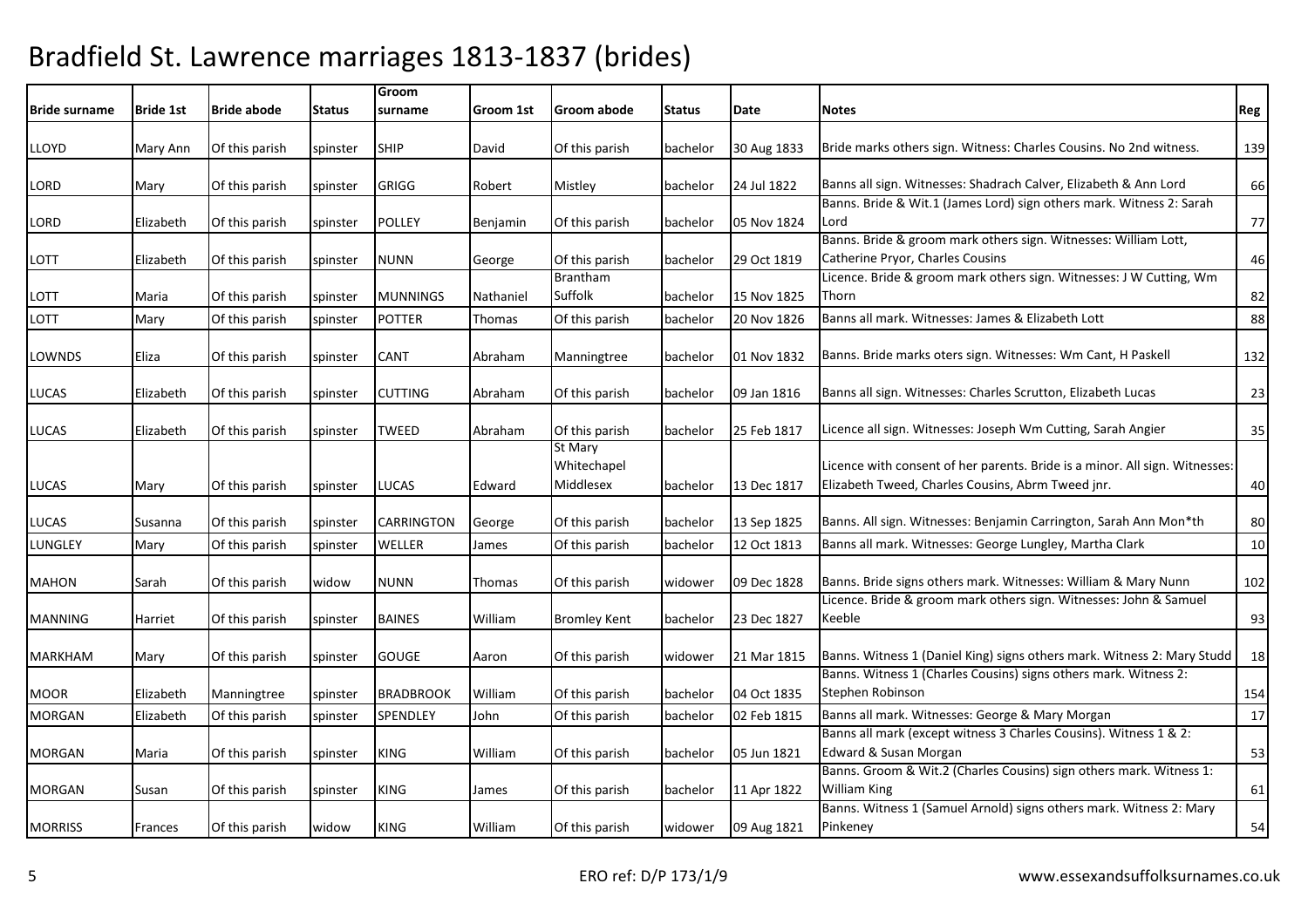| <b>Bride surname</b> | <b>Bride 1st</b> | <b>Bride abode</b> | Status   | Groom<br>surname | Groom 1st | Groom abode                   | <b>Status</b> | Date        | <b>Notes</b>                                                                                                                                           | Reg                     |
|----------------------|------------------|--------------------|----------|------------------|-----------|-------------------------------|---------------|-------------|--------------------------------------------------------------------------------------------------------------------------------------------------------|-------------------------|
|                      |                  |                    |          |                  |           |                               |               |             | Banns. Bride & groom mark others sign. Witnesses: John Jowers, ?                                                                                       |                         |
| NEAL                 | Judith           | Of this parish     | spinster | ANGIER           | James     | Of this parish                | widower       | 10 Oct 1813 | Aingier                                                                                                                                                | $\overline{9}$          |
| <b>NEVILLE</b>       | Elizabeth        | Of this parish     | spinster | <b>SHERMAN</b>   | John      | Of this parish                | widower       | 02 Aug 1837 | Registrars Certificate. No witnesses                                                                                                                   | 165                     |
| <b>NEWMAN</b>        | Susan            | Of this parish     | spinster | KING             | George    | Of this parish                | bachelor      | 18 Oct 1822 | Banns. Bride marks others sign. Witnesses: Jas Goss, David? King                                                                                       | 69                      |
| <b>NUNN</b>          | Maria            | Of this parish     | spinster | <b>NUNN</b>      | Thomas    | Mistley                       |               | 13 Jan 1832 | Licence all sign. Witnesses: Jno Ayles, C. Nunn, C. Nunn, Thos Nunn senr                                                                               | 125                     |
| <b>NUNN</b>          | Charlotte        | Of this parish     | spinster | COX              | Anthony   | <b>St Nicholas</b><br>Harwich | bachelor      | 24 May 1837 | Licence all sign. Witnesses: Maria Nunn, Catherine Fitch, Mary Ann<br>Ayles, Maria Cox, F. J. Cox, Thos Nunn nr, Jno? G? Nunn, A W* Cox                | 164                     |
| <b>OSBORN</b>        | Mary             | Of this parish     | spinster | <b>MOSELEY</b>   | William   | Of this parish                | bachelor      | 24 Jun 1817 | Banns. Bride & groom mark others sign. Witnesses: May Strutt, Charles<br>Cousins                                                                       | 37                      |
| <b>OSBORNE</b>       | Mary             | Of this parish     | spinster | <b>JENNINGS</b>  | Isaac     | Of this parish                | bachelor      | 25 Jun 1833 | Banns. Bride & groom mark others sign. Witnesses: Charles & Elizabeth<br>Cousins                                                                       | 135                     |
| <b>OXLEY</b>         | Rebecca          | Of this parish     | spinster | <b>BURGES</b>    | Benjamin  | Of this parish                | bachelor      | 29 Dec 1831 | Banns all mark. Witnesses: James & Sarah Burges                                                                                                        | 124                     |
| <b>PALMER</b>        | Elizabeth        | Of this parish     | spinster | PAGE             | Joseph    | Manningtree                   | bachelor      | 31 May 1815 | Licence all sign. Witnesses: ? Palmer, B Francis                                                                                                       | 20                      |
| <b>PEAKE</b>         | Ann              | Of this parish     | spinster | <b>GOODEY</b>    | William   | Of this parish                | bachelor      | 06 Feb 1823 | Banns all sign. Witnesses: Joseph Page jnr, William Parmenter                                                                                          | 70                      |
| <b>PECK</b>          | Mary             | Of this parish     | spinster | LUNGLEY          | James     | Of this parish                | bachelor      | 19 Oct 1826 | Banns all mark. Witnesses: John Lungley, Lucy Peck                                                                                                     | 86                      |
| <b>POISEY</b>        | Lucy             | Of this parish     | spinster | <b>COUSINS</b>   | Charles   | Of this parish                | bachelor      | 18 Oct 1813 | Banns. Bride marks others sign. Witnesses: John & Sarah Cousins                                                                                        | 11                      |
| <b>POLLY</b>         | Eliza            | Of this parish     | spinster | <b>ORFORD</b>    | Robert    | Of this parish                | bachelor      | 21 May 1836 | Banns. Bride & groom mark others sign. Witnesses: George Orford,<br><b>Charles Cousins</b>                                                             | 158                     |
| <b>PORTER</b>        | Mary             | Of this parish     | spinster | <b>SCOTT</b>     | Philip    | Mistley                       | bachelor      | 24 Feb 1834 | Banns all sign. Witnesses: Robert Orvis, Eliza Porter                                                                                                  | 143                     |
| <b>PRYOR</b>         | Susan            | Of this parish     | spinster | KING             | John      | Of this parish                | bachelor      | 24 Feb 1827 | Banns. Bride & groom sign others mark. Witnesses: John Pryor, ? Wade                                                                                   | 91                      |
| <b>RANSON</b>        | Sarah            | Of this parish     | spinster | <b>MUDD</b>      | John      | Of this parish                | bachelor      | 06 Sep 1835 | Banns. Bride & Wit.2 (Charles Cousins) sign others mark. Witness 1: John<br>Mudd                                                                       | 153                     |
| <b>READ</b>          | Rebecca          | Of this parish     | spinster | LADBROOK         | William   | Of this parish                | bachelor      | 15 Jun 1832 | Banns. Bride & Wit.1 (Mary Winney) sign others mark. Witness 2:<br><b>Samuel Stock</b>                                                                 | 130                     |
| <b>REED</b>          | Anne             | Of this parish     | spinster | <b>STOCK</b>     | Samuel    | Of this parish                | bachelor      | 17 Oct 1827 | Banns all sign. Witnesses: William & Mary Winney                                                                                                       | 92                      |
| <b>ROBERTSON</b>     | Phoebe           | Of this parish     | spinster | <b>MEACHIN</b>   | Joseph    | Of this parish                | bachelor      | 11 May 1821 | Banns. Groom & witness 3 (Charles Cousins) sign others mark. Witness 1<br>& 2: Jonathan & Mary Ann Meacher                                             | 52                      |
| <b>ROBINSON</b>      | Elizabeth        | Of this parish     | spinster | <b>SHEAD</b>     | Henry     | Manningtree                   | bachelor      | 01 Jun 1813 | They all sign. By licence with consent of bride's guardian, James<br>Robinson. The bride is a minor. Witnesses: James Robertson, Abraham<br>Tweed jnr. | $\overline{\mathbf{5}}$ |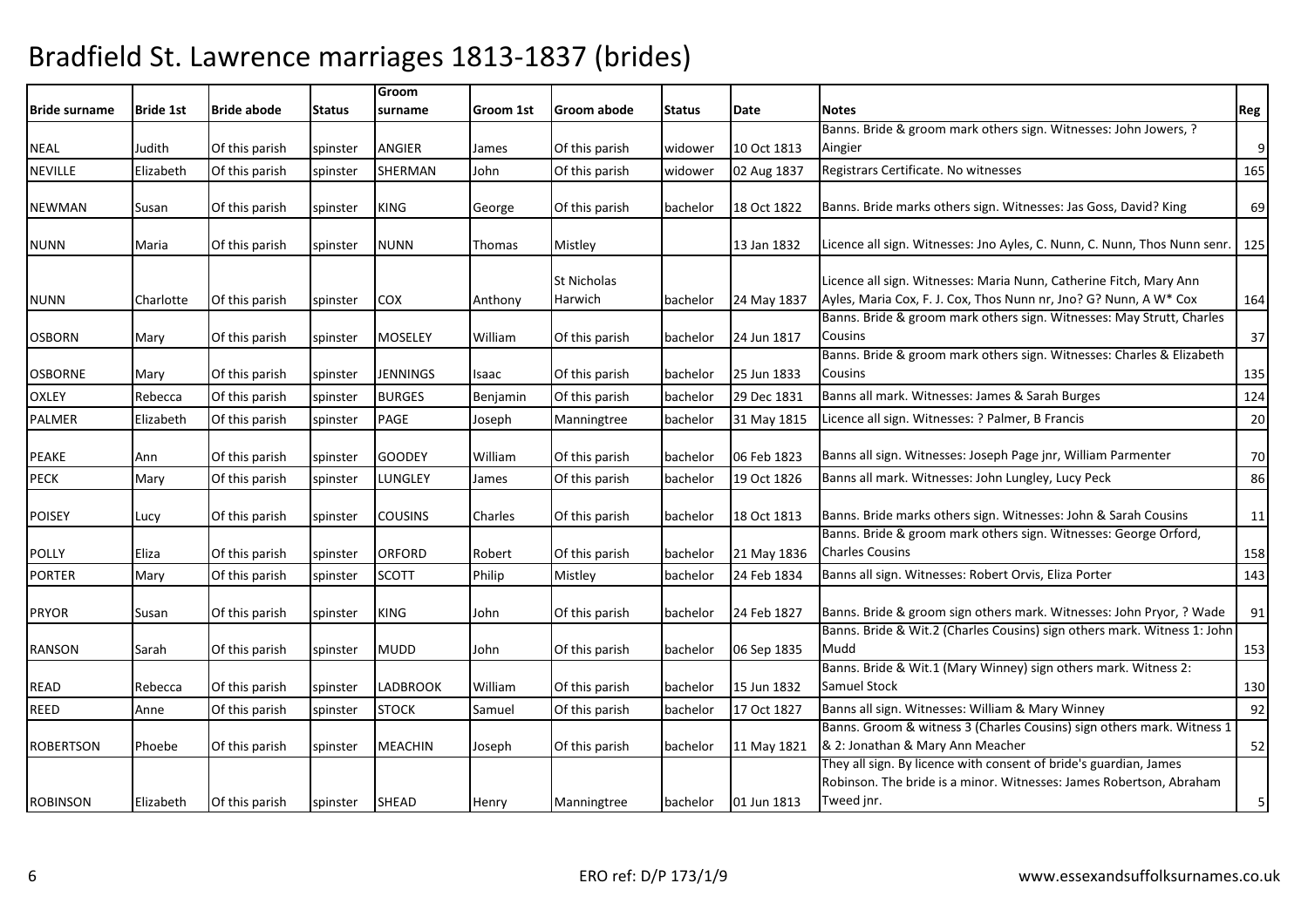| <b>Bride surname</b> | <b>Bride 1st</b> | <b>Bride abode</b>                | <b>Status</b> | Groom<br>surname | Groom 1st | Groom abode      | <b>Status</b> | Date        | <b>Notes</b>                                                                        | Reg                     |
|----------------------|------------------|-----------------------------------|---------------|------------------|-----------|------------------|---------------|-------------|-------------------------------------------------------------------------------------|-------------------------|
|                      |                  |                                   |               |                  |           |                  |               |             |                                                                                     |                         |
| <b>ROBINSON</b>      | Ann              | Of this parish<br><b>St Marys</b> | spinster      | <b>LAWRENCE</b>  | Robert    | Of this parish   | bachelor      | 22 Feb 1829 | Banns all mark. Witnesses: Stephen Robinson, Mary Carrington                        | 105                     |
| <b>ROSS</b>          | Elizabeth        | Colchester                        |               | <b>DURELLY?</b>  |           | Of this parish   | bachelor      | 14 Jun 1814 | Banns. Bride marks others sign. Witnesses: Henry Stannard, Ann Bacon                | 15                      |
|                      |                  |                                   | spinster      |                  | James     |                  |               |             | Banns. All mark except witness 1. Witnesses: Charles Cousins, Samuel                |                         |
| <b>ROUSE</b>         | Eliza            | Of this parish                    | spinster      | <b>PRYER</b>     | Thomas    | Of this parish   | bachelor      | 01 Nov 1835 | Culf                                                                                | 157                     |
| ROWLAND              | Ann              | Of this parish                    |               | <b>CARTER</b>    | George    | Mistley          | bachelor      | 15 Oct 1824 | Banns. Witness 1 (Charles Cousins) signs others mark. Witness 2: Samuel<br>Sergeant | 76                      |
| <b>ROWLAND</b>       | Sarah            | Of this parish                    | spinster      | <b>BARNES</b>    | James     | <b>Gt Oakley</b> |               | 17 Jun 1830 | Banns all sign. Witnesses: David & Mary Rowland                                     | 109                     |
| ROWLAND              | Ann              | Of this parish                    | single        | <b>ROBINSON</b>  | Robert    | Wrabness         | bachelor      | 08 Jan 1837 | Banns all sign. Witnesses: William Robinson, Charles Cousins                        | 161                     |
| <b>ROWLEN</b>        | Fanny            | Of this parish                    | spinster      | <b>THOMPSON</b>  | John      | Mistley          | bachelor      | 21 Oct 1816 | Banns all mark. Witnesses: John & Hannah Rowlen                                     | 29                      |
|                      |                  |                                   |               |                  |           |                  |               |             | Banns. Groom & Wit.1 & 2 (Jonathan Carter, Charles Cousins) sign                    |                         |
| ROWLING              | Hannah           | Of this parish                    | spinster      | <b>GREEN</b>     | Charles   | Manningtree      | bachelor      | 18 Nov 1818 | others mark. Witness 3: Sarah Carter                                                | 44                      |
|                      |                  |                                   |               |                  |           |                  |               |             | Banns. Witness 2 (Charles Cousins) signs others mark. Witness 1: Isaac              |                         |
| SARGANT              | Mary             | Of this parish                    | spinster      | <b>POWEL</b>     | Robert    | Mistley          | bachelor      | 30 Mar 1820 | Powell                                                                              | 49                      |
|                      |                  |                                   |               |                  |           |                  |               |             | Banns. Witness 2 (Charles Cousins) signs others mark. Witness 1: Joseph             |                         |
| SAWYER               | Hannah           | Of this parish                    | spinster      | <b>HAMMENT</b>   | Thomas    | Lt Bentley       | bachelor      | 23 Aug 1822 | Crosby                                                                              | 68                      |
| SAWYER               | Mary             | Of this parish                    | spinster      | <b>BENNET</b>    | William   | Of this parish   | bachelor      | 12 Jul 1829 | Banns all mark. Witnesses: John & Mary Bennet                                       | 106                     |
| SAWYER               | Harriet          | Of this parish                    | widow         | SARGEANT         | Samuel    | Of this parish   | widower       | 13 Sep 1832 | Banns all mark. Witnesses: William & Mary Bennet                                    | 131                     |
|                      |                  |                                   |               |                  |           |                  |               |             | Banns. Bride & groom sign others mark. Witnesses: Joseph & Mary                     |                         |
| <b>SCOTCHMER</b>     | Mary             | Of this parish                    | spinster      | <b>WENT</b>      | John      | Of this parish   | bachelor      | 06 Apr 1813 | Went.                                                                               | $\overline{\mathbf{3}}$ |
|                      |                  |                                   |               |                  |           |                  |               |             | Banns. Witness 1 (Samuel Paskell) signs others mark. Witness 2:                     |                         |
| SCOTT                | Lydia            | Of this parish                    | spinster      | <b>JAMES</b>     | Charles   | Of this parish   | widower       | 19 Feb 1828 | <b>Elizabeth Scott</b>                                                              | 95                      |
| <b>SEABORN</b>       | Amy              | Of this parish                    | spinster      | <b>MORGAN</b>    | George    | Of this parish   | bachelor      | 07 May 1813 | Banns all marked. Witnesses: Robert Goss, Mary Morgan                               | $\overline{4}$          |
|                      |                  |                                   |               |                  |           |                  |               |             | Banns. Bride & groom sign others mark. Witnesses: Thomas Cutting,                   |                         |
| SERGEANT             | Margaret         | Of this parish                    | spinster      | <b>CUTTING</b>   | James     | Of this parish   | bachelor      | 25 May 1824 | Anne Sergeant                                                                       | 74                      |
|                      |                  |                                   |               |                  |           |                  |               |             | Banns. Witness 1 (Charles Cousins) signs others mark. Witnesses: Amelia             |                         |
| <b>SIBBON</b>        | Jane             | Of this parish                    | spinster      | <b>SORREL</b>    | Robert    | Wix              | bachelor      | 25 Jan 1815 | Fox                                                                                 | 16                      |
| <b>SIZER</b>         | Anne             | Of this parish                    | spinster      | <b>SIZER</b>     | Thomas    | Of this parish   | bachelor      | 03 Aug 1813 | Licence all sign. Witnesses: John Sizer, Sarah Harris                               | $7 \frac{1}{2}$         |
|                      |                  |                                   |               |                  |           |                  |               |             | Banns. Groom & Wit.1, 2 & 3 (William Gould, Charles Cousins, Joseph                 |                         |
| <b>SMITH</b>         | Lucy             | Lt Bromley                        | spinster      | <b>GOULD</b>     | Meshach   | Of this parish   | bachelor      | 14 Jan 1820 | Hart) sign others mark. Witnesses 4 & 5: Sarah Gould, Elizabeth Hart                | 47                      |
|                      |                  |                                   |               |                  |           |                  |               |             | Banns. Groom & Wit.2 (Sarah Rowland) sign others mark. Witness 1:                   |                         |
| <b>SMITH</b>         | Elizabeth        | Of this parish                    | spinster      | <b>ROWLAND</b>   | David     | Of this parish   | bachelor      | 24 Jul 1826 | John Wade                                                                           | 85                      |
|                      |                  | St Botolphs                       |               |                  |           |                  |               |             |                                                                                     |                         |
| SOLMES               | Elizabeth        | Colchester                        |               | <b>RISBEE</b>    | Daniel    | Of this parish   | bachelor      | 29 Oct 1816 | Licence all sign. Witnesses: Wm Risbee, Robt Page                                   | 33                      |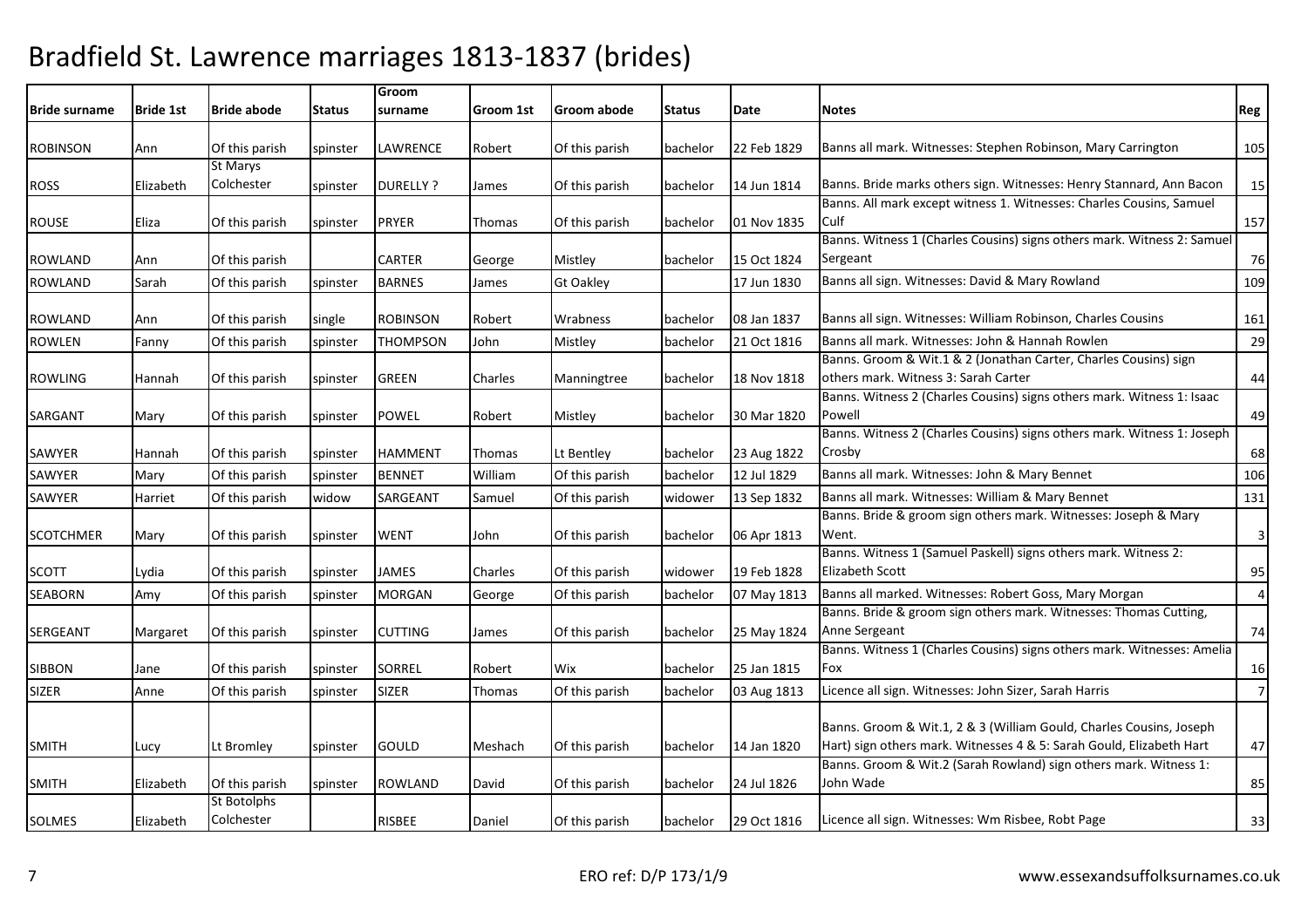| <b>Bride surname</b> | <b>Bride 1st</b> | <b>Bride abode</b> | <b>Status</b> | Groom<br>surname | Groom 1st | Groom abode    | Status   | Date        | <b>Notes</b>                                                                                        | Reg |
|----------------------|------------------|--------------------|---------------|------------------|-----------|----------------|----------|-------------|-----------------------------------------------------------------------------------------------------|-----|
|                      |                  |                    |               |                  |           |                |          |             | Banns. Witness 2 (Charles Cousins) signs others mark. Witness 1:                                    |     |
| <b>SOUTHGATE</b>     | Charlotte        | Of this parish     | spinster      | LANGLEY          | Joseph    | Of this parish | bachelor | 03 May 1820 | <b>Stephen Creasey</b>                                                                              | 50  |
| <b>SPARROW</b>       | Lucy             | Manningtree        | spinster      | LONG             | Charles   | Of this parish | bachelor | 22 Nov 1824 | Banns all sign. Witnesses: John Long senr, Charles Cousins                                          | 78  |
| SPARROW              | Martha           | Of this parish     | spinster      | CLARK            | John      | Of this parish | bachelor | 02 Jun 1828 | Banns. Bride signs others mark. Witnesses: William & Charlotte Clark                                | 98  |
| <b>SPINK</b>         | Sarah            | Of this parish     | spinster      | GRIMSEY          | James     | Of this parish | bachelor | 14 Jan 1837 | Banns all sign. Witnesses: George Cook*, John Spink                                                 | 162 |
| <b>SPOONER</b>       | Maria            | Of this parish     | spinster      | <b>WITMORE</b>   | John      | Of this parish | bachelor | 28 Jun 1835 | Banns all sign. Witness: Charles Cousins. No 2nd witness                                            | 150 |
| <b>STAPLETON</b>     | Mary Ann         | Of this parish     | spinster      | PENNER           | James     | Of this parish | bachelor | 12 Nov 1831 | Banns. Witness 1 (John Southgate) signs others mark, Hannah?<br>Southgate                           | 123 |
| <b>STAPLETON</b>     | Sarah            | Of this parish     | spinster      | CRISP            | John      | Of this parish | bachelor | 28 Jun 1835 | Banns. Witness 2 (Charles Cousins) signs others mark. Witness 1 Daniel<br>Crisp                     | 151 |
| <b>STEVENSON</b>     | Mary             | Of this parish     | spinster      | CRACKNELL        | John      | Of this parish | bachelor | 25 Mar 1828 | Banns. Groom & bride mark others sign. Witnesses: William Smith, Mary<br>Cracknell                  | 96  |
| <b>TAYLOR</b>        | Sarah            | Of this parish     | spinster      | SAWYER           | Robert    | Of this parish | bachelor | 03 May 1832 | Banns all mark. Witnesses: John & Harriet Taylor                                                    | 128 |
| THOMPSON             | Mary Ann         | Mistley            | spinster      | gould            | Shadrac   | Of this parish | bachelor | 22 Oct 1816 | Banns. Witness 1 (William Gould) signs others mark. Witness 2: Sarah<br>Gould                       | 30  |
| <b>THOMPSON</b>      | Isabella         | Of this parish     | widow         | <b>GAYMER</b>    | Joseph    | Of this parish | bachelor | 05 Oct 1830 | Banns all mark. Witnesses: John Taylor, Eliza Winney                                                | 111 |
| WADE                 | Hannah           | Of this parish     | spinster      | LUNGLEY          | Stephen   | Of this parish | bachelor | 05 Jan 1828 | Banns all mark. Witnesses: John Salmon? or Palmer?, Elizabeth Wade                                  | 94  |
| <b>WADE</b>          | Mary             | Of this parish     | spinster      | <b>PRYOR</b>     | John      | Of this parish | bachelor | 06 Jul 1828 | Banns all mark. Witnesses: John Taylor, Mary Pryor                                                  | 99  |
| WADE                 | Eliza            | Of this parish     | spinster      | GOSS             | Abraham   | Of this parish | bachelor | 05 Dec 1832 | Banns all mark except witness 2. Witnesses: John Ashley, Jemima Goss                                | 133 |
| <b>WALLER</b>        | Martha           | Of this parish     | spinster      | GILBARD          | Henry     | Of this parish | bachelor | 04 Oct 1835 | Banns. Witness 2 (Charles Cousins) signs others mark. Witness 1: John<br>Polly                      | 155 |
| WARD                 | Mary Ann         | Of this parish     | spinster      | MASTERSON        | James     | Of this parish | bachelor | 18 Mar 1820 | Banns. Witness 1 (Joseph Meacher) signs others mark. Witness 2:<br>Thomas Mould                     | 48  |
| WELLA[MR]            | Mary             | Of this parish     | widow         | <b>CORNELL</b>   | James     | Of this parish | bachelor | 16 Apr 1822 | Banns. Witness 2 & 3 (Elizabeth Fenn, Charles Cousins) sign others mark.<br>Witness 1: John Lungley | 64  |
| WELLER               | Mary             | Of this parish     | spinster      | POLLEY           | John      | Of this parish | bachelor | 20 Nov 1833 | Banns all mark. Witnesses: William Polley, Mary Lungley                                             | 142 |
| <b>WENT</b>          | Charlotte        | Of this parish     | spinster      | <b>GOOCH</b>     | John      | Of this parish | widower  | 16 Feb 1835 | Banns. Bride & groom sign others mark. Witnesses: Joseph & Mary<br>Went.                            | 148 |
| <b>WENT</b>          | Ann              | Of this parish     | spinster      | <b>BEASTON</b>   | James     | Manningtree    | bachelor | 21 Jul 1835 | Banns. Bride & groom mark others sign. Witnesses: John & Charlot<br>Gooch                           | 152 |
| WILDEN               | Susan            | Of this parish     | spinster      | <b>BURGES</b>    | William   | Of this parish | bachelor | 20 Sep 1831 | Banns. Witness 1 (James Wilden) signs others mark, witness 2 Phoebe<br><b>Burges</b>                | 119 |